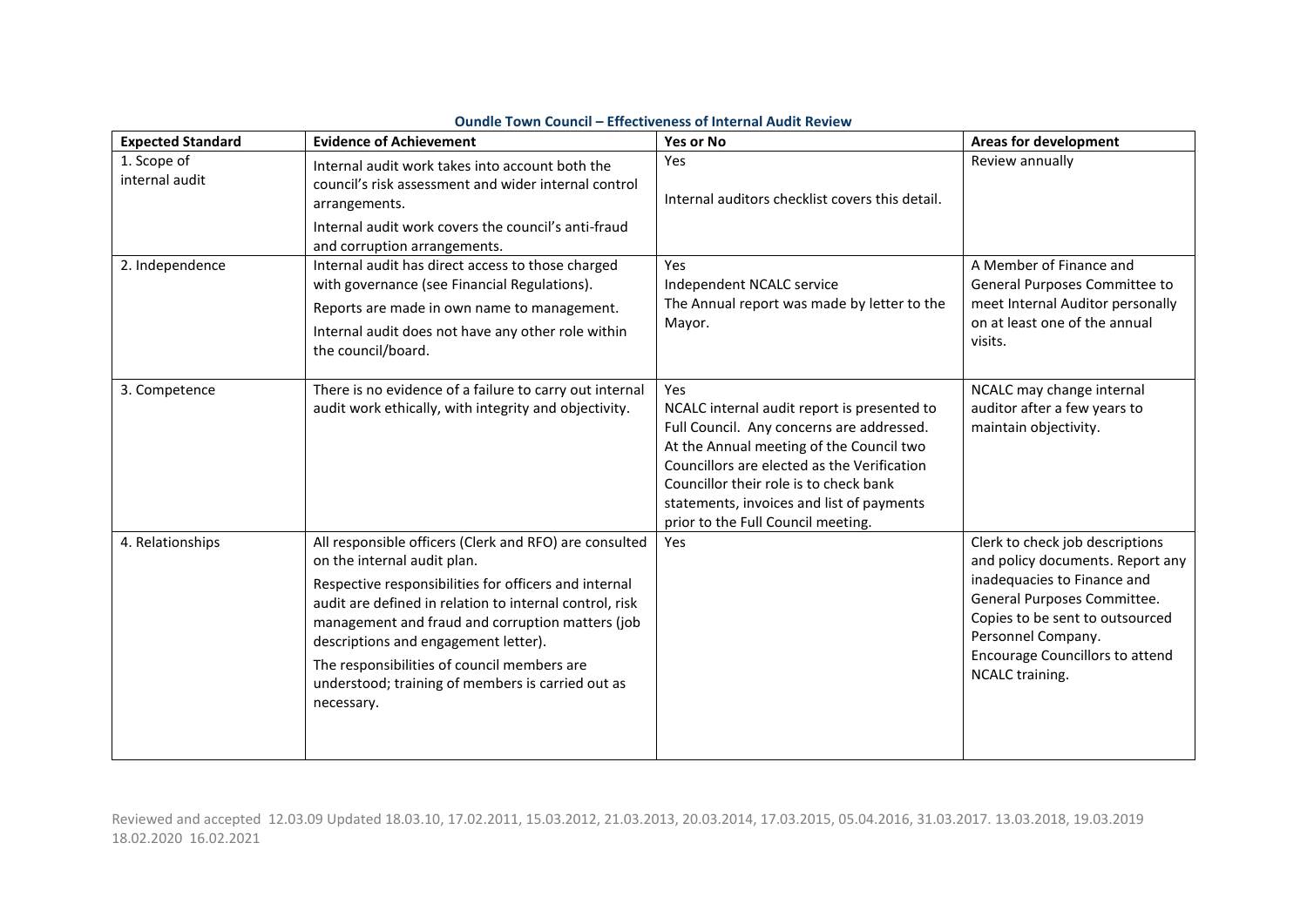| 5 Audit Planning<br>and reporting                                   | The annual internal audit plan properly takes<br>account of all the risks facing the council and has<br>been approved by the council<br>Internal audit has reported in accordance with the<br>plan.                                                                       | Yes               | Risk management will be<br>reviewed annually |
|---------------------------------------------------------------------|---------------------------------------------------------------------------------------------------------------------------------------------------------------------------------------------------------------------------------------------------------------------------|-------------------|----------------------------------------------|
| Internal audit work is<br>planned                                   | Planned internal audit work is based on risk<br>assessment and designed to meet the council's<br>governance assurance needs.                                                                                                                                              | Yes               |                                              |
| Understanding the whole<br>organisation its needs and<br>objectives | The annual audit plan demonstrates how audit work<br>will provide assurance for the council's Annual<br>Governance Statement.                                                                                                                                             | Yes               |                                              |
| Be seen as a catalyst for<br>change                                 | Internal audit supports the council's work in<br>delivering improved services to the community                                                                                                                                                                            | Quality assurance |                                              |
| Add value and assist<br>Council in achieving its<br>objectives      | The council makes positive responses to internal<br>audit's recommendations and follows up with action<br>where this is called for.                                                                                                                                       | Yes               |                                              |
| Be forward<br>looking                                               | In formulating the annual audit plan, national<br>agenda changes are considered.<br>Internal audit maintains awareness of new<br>developments in the services, risk management and<br>corporate governance.                                                               | <b>Yes</b>        |                                              |
| Be challenging                                                      | Internal audit focuses on the risks facing the council.<br>Internal audit encourages managers/members to<br>develop their own responses to risks, rather than<br>relying solely on audit recommendations, to<br>encourage greater ownership of the control<br>environment | Yes               |                                              |
| Ensure the right<br>resources are available                         | Adequate resource is made available for internal<br>audit to complete its work.                                                                                                                                                                                           | Yes               |                                              |

Reviewed and accepted 12.03.09 Updated 18.03.10, 17.02.2011, 15.03.2012, 21.03.2013, 20.03.2014, 17.03.2015, 05.04.2016, 31.03.2017. 13.03.2018, 19.03.2019 18.02.2020 16.02.2021